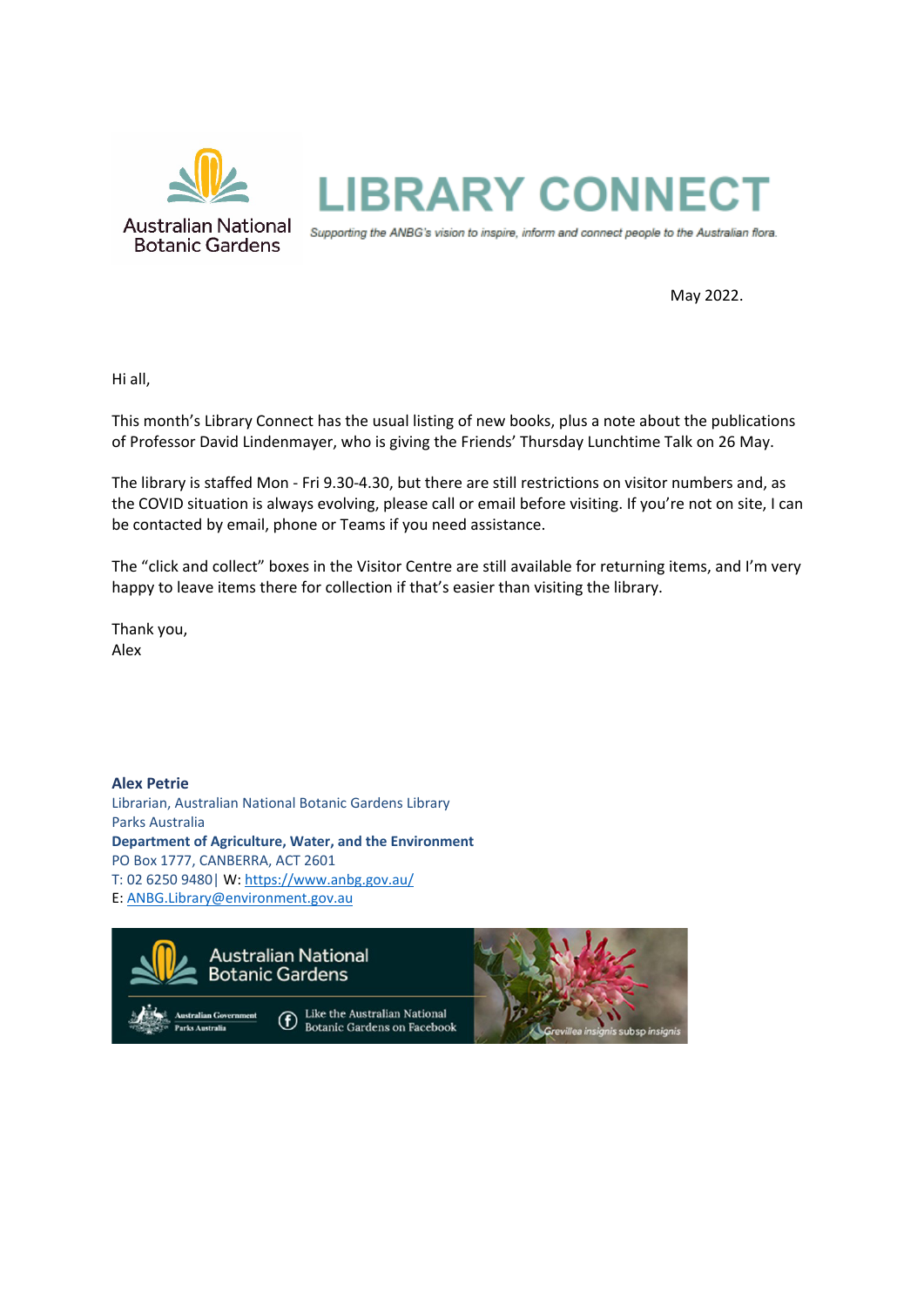# New books



### **[Tasmania's natural flora /](https://library.awe.gov.au/cgi-bin/koha/opac-detail.pl?biblionumber=33595) edited by [Christine Howells.](https://library.awe.gov.au/cgi-bin/koha/opac-detail.pl?biblionumber=33595)**

[Hobart, Tas.] : Australian Plants Society Tasmania Inc., Hobart Group, 2021

ISBN: 9780909830090

*"*Tasmania's Natural Flora *is an excellent book covering over 700 species of native Tasmanian conifers and flowering plants. Each species is described in layman's terms covering size, shape, leaf and flower forms, flowering time, fruit form, habitat and distribution, and cultivation. It is an ideal reference book for anyone interested in Tasmanian flora. This 3rd edition features improved photographs, updated descriptions, natural distribution and cultivation information and a complete index of common and botanical names." -- Geographica website.*

Shelf no. **581.9946 TAS**



### **[A flora of the liverworts and hornworts of](https://library.awe.gov.au/cgi-bin/koha/opac-detail.pl?biblionumber=30681)  New Zealand. [Volume 2. / John J. Engel,](https://library.awe.gov.au/cgi-bin/koha/opac-detail.pl?biblionumber=30681)  [David Glenny.](https://library.awe.gov.au/cgi-bin/koha/opac-detail.pl?biblionumber=30681)**

Saint Louis, Mo. : Missouri Botanical Garden, 2019

ISBN: 9781935641162

*"*A Flora of the Liverworts and Hornworts of New Zealand *is an illustrated guide to an important component of New Zealand's green plant flora. This volume mainly deals with one important family in the New Zealand liverwort flora: the Lophocoleaceae. In addition, it covers two small families: Geocalycaceae and Brevianthaceae. Detailed notes are provided on distribution and habitat, and discussions under family and genus descriptions place the New Zealand and Tasmanian flora in the context of the world liverwort and hornwort flora. To complement the descriptions, 220 black-and-white plates illustrate the species, and 59 colour images illustrate all but one of the 15 genera in this volume. The bibliography updates that published in Volume 1 in 2008. When this four-volume flora is completed, it will be the first flora for these two groups of bryophytes since Hooker's 1864–1867* Handbook of the New Zealand Flora*." – Publisher website.*

Shelf no. **588.30993 ENG Vol. 2**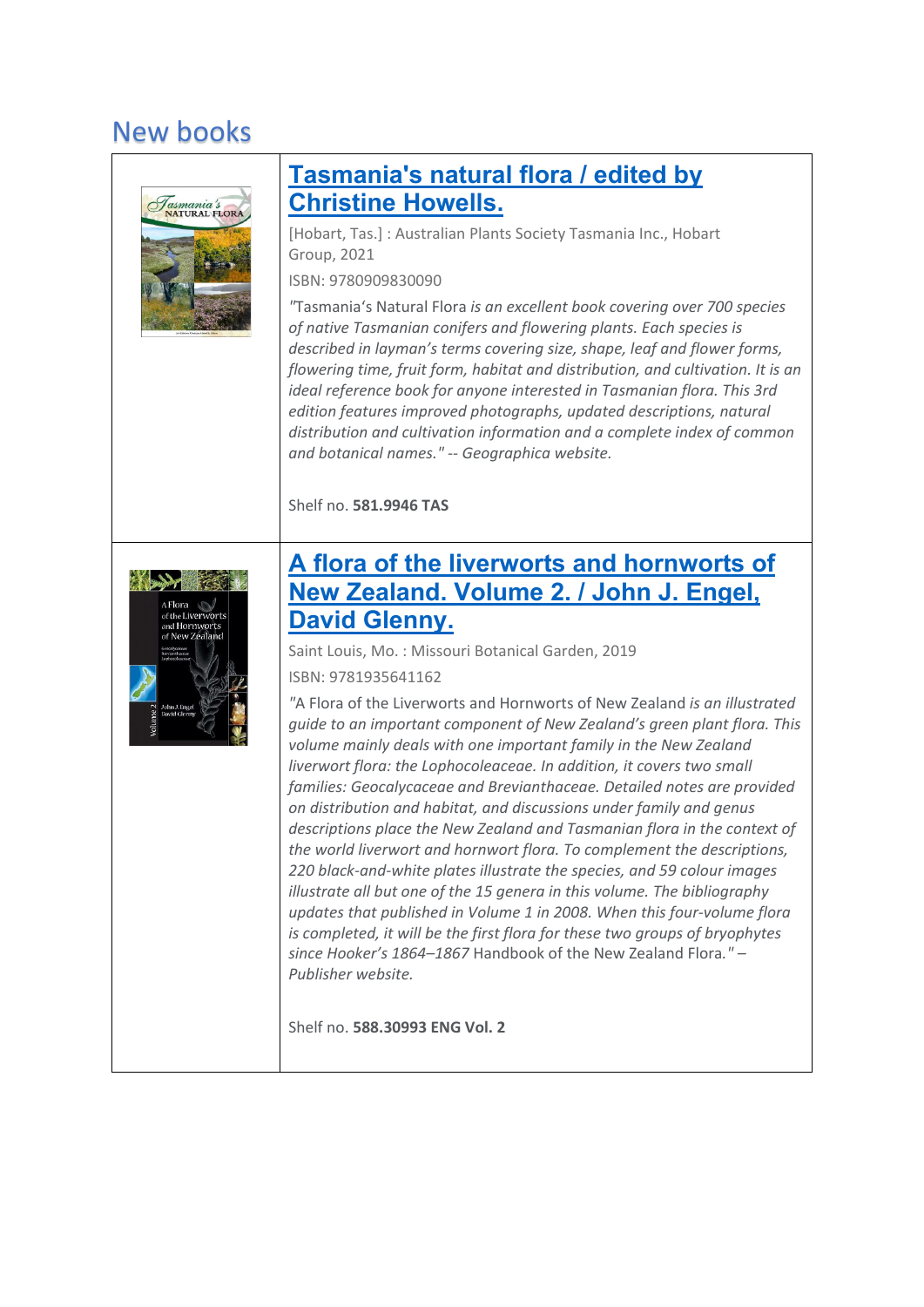

## **[A flora of the liverworts and hornworts of](https://library.awe.gov.au/cgi-bin/koha/opac-detail.pl?biblionumber=30681)  New Zealand. [Volume 3. / John J. Engel,](https://library.awe.gov.au/cgi-bin/koha/opac-detail.pl?biblionumber=30681)  [David Glenny.](https://library.awe.gov.au/cgi-bin/koha/opac-detail.pl?biblionumber=30681)**

Saint Louis, Mo. : Missouri Botanical Garden, 2019

ISBN: 9781935641179

*"*A Flora of the Liverworts and Hornworts of New Zealand *is an illustrated guide to an important component of New Zealand's green plant flora, to be published in four volumes. This volume deals with four large families in the New Zealand flora which are not only prominent on the forest floor of New Zealand in high rainfall areas but are the most robust of the terrestrial species: Plagiochilaceae, Acrobolbaceae, Schistochilaceae, and Balantiopsidaceae. In addition, it deals with six smaller families: Mastigophoraceae, Ptilidiaceae, Chaetophyllopsidaceae, Herzogianthaceae, Jubulopsidaceae, and Lepidolaenaceae. Detailed notes are provided on distribution and habitat, and discussions under family and genus descriptions place the New Zealand and Tasmanian flora in the context of the world liverwort and hornwort flora. To complement the descriptions, 167 black-and-white plates illustrate the species, and 121 colour images illustrate all 25 genera dealt with in this volume." -- NHBS.com*

Shelf no. **588.30993 ENG Vol. 3**

### **[Victoria's cryptic orchids /](https://library.awe.gov.au/cgi-bin/koha/opac-detail.pl?biblionumber=33596) Rudie H. Kuiter.**



Seaford, Vic. : Aquatic Photographics, 2016

*"*Victoria's Cryptic Orchids *is a comprehensive guide to selected terrestrial genera and comprises species that usually blend exceptionally well with their surroundings. It includes Beard, Elbow, Onion, Midge, Duck, Horned, Tongue, Fringed Hare, Mosquito, Gnat, Bird and Helmet Orchids. As their vernacular name implies, flowers feature unusual looks and may have an intriguing insect-like appearance. Their looks serve to go unnoticed, but they emit a special scent for their specific pollinators to find them. Flowering times of the various species are in tune with the flying times of their particular insect pollinators, combined with best suited environmental conditions. Most Victorian orchids flower only briefly during a specific time of a season, but at any time of the year a particular cryptic orchid may be in flower." -- Back cover.*

Shelf no. **584.409945 KUI**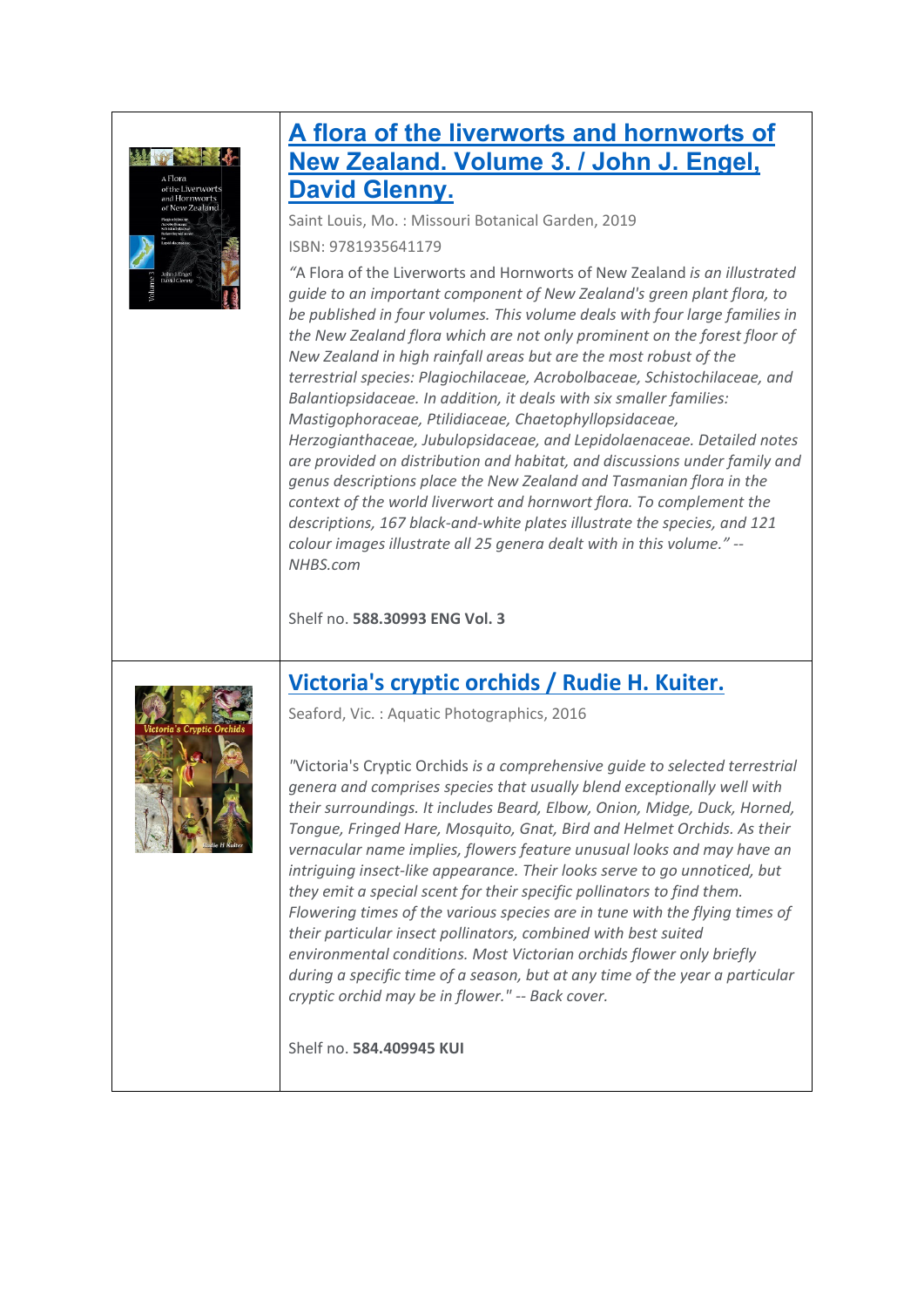



ADVERSION FILE O NATURAL ISTS CLUB

## **[A guide to flowers & plants of Tasmania](https://library.awe.gov.au/cgi-bin/koha/opac-detail.pl?biblionumber=33600)  / [Launceston Field Naturalists Club ; edited by](https://library.awe.gov.au/cgi-bin/koha/opac-detail.pl?biblionumber=33600)  [Karen Manning, Marion Simmons, Roy Skabo,](https://library.awe.gov.au/cgi-bin/koha/opac-detail.pl?biblionumber=33600)  [Mark Wapstra and Prue Wright.](https://library.awe.gov.au/cgi-bin/koha/opac-detail.pl?biblionumber=33600)**

Wahroonga, NSW : Reed New Holland Publishers Pty Ltd, 2019 Fifth edition

ISBN: 9781925546439

*"The phenomenally successful* A Guide to Flowers & Plants of Tasmania *has been in print since 1981. Now in its fifth edition, this beautifully illustrated guide has been extensively revised, with an additional 30 species, updated text and many new pictures. It is an invaluable companion and reference for bushwalkers, tourists and all those interested in the Tasmanian countryside. For ease of identification each of the species described is illustrated by one or more photographs. The text includes all information necessary to help identify the plants: size, description, flowering time, appearance of the flowers and the type of habitat where you may expect to find them. The book also includes an introduction to the vegetation of Tasmania, diagrams of leaf shapes and the parts of a flower, and a glossary of common terms." -- Back cover.*

Shelf no. **581.9946 GUI**



### **[Native plants of the Ulladulla Region : their](https://library.awe.gov.au/cgi-bin/koha/opac-detail.pl?biblionumber=33611)  [ecology and the walks where you will see](https://library.awe.gov.au/cgi-bin/koha/opac-detail.pl?biblionumber=33611)  them / [Nicholas de Jong.](https://library.awe.gov.au/cgi-bin/koha/opac-detail.pl?biblionumber=33611)**

[Burrill Lake, NSW] : Nicholas de Jong, 2021 ISBN: 9780646847504

*"*Native Plants of the Ulladulla Region *- twenty-two scenic walks, over 620 native plants, flower colours and flowering times, significant and rare plants, birds and butterflies, communities and ecosystems, ecology and fire responses, cultural history." -- Back cover*

Shelf no. **581.99447 DEJ**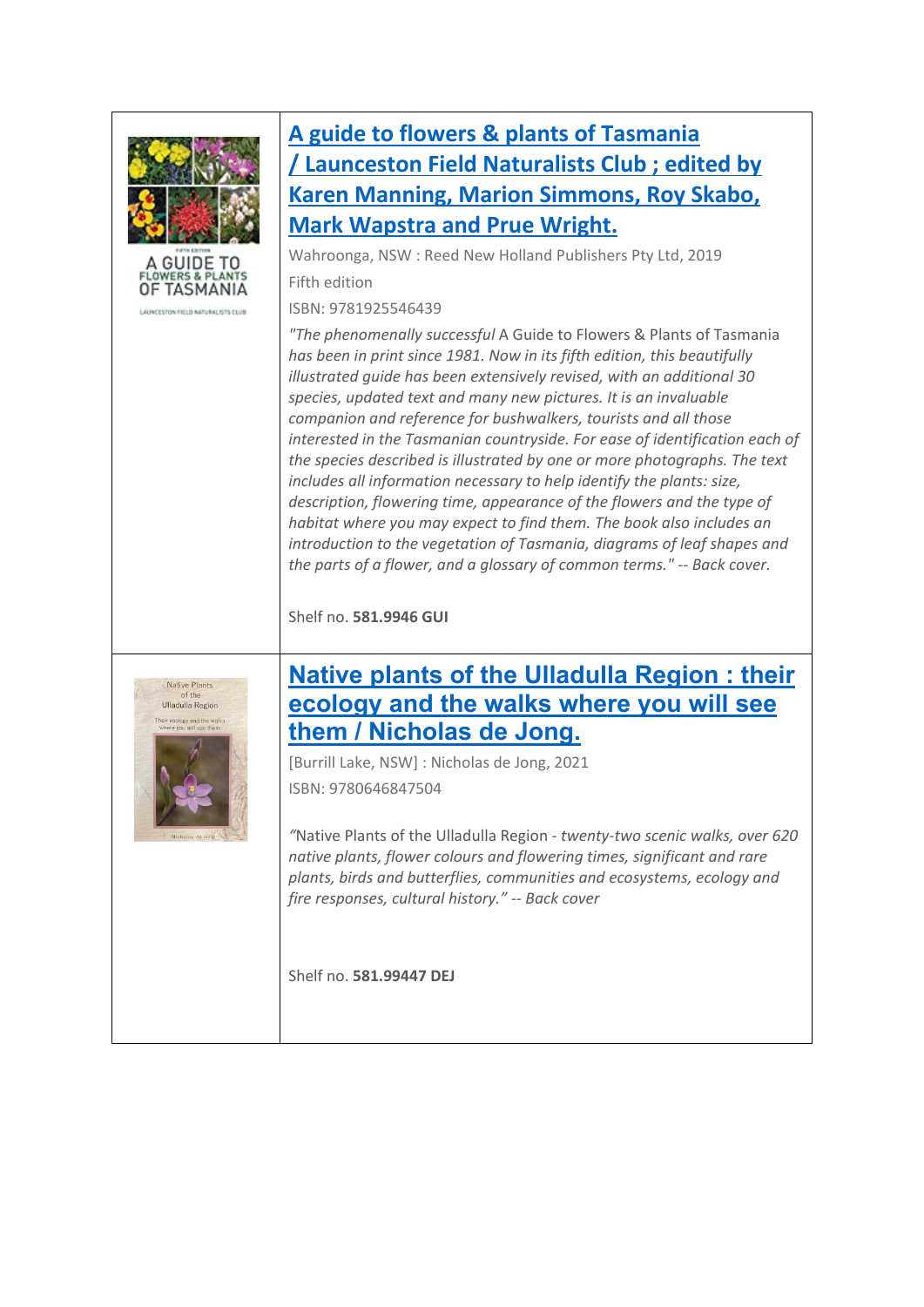

## **[Australian beetles : Archostemata, Myxophaga,](https://library.awe.gov.au/cgi-bin/koha/opac-detail.pl?biblionumber=33602)  [Adephaga, Polyphaga \(part\) /](https://library.awe.gov.au/cgi-bin/koha/opac-detail.pl?biblionumber=33602) editors: Adam [Slipinski, John F. Lawrence.](https://library.awe.gov.au/cgi-bin/koha/opac-detail.pl?biblionumber=33602)**

Clayton, VIC : CSIRO Publishing, 2019 ISBN: 9780643097308

The second of a three-volume series on Australia's beetles. *"This threevolume series represents a comprehensive treatment of the beetles of Australia, a relatively under-studied fauna that includes many unusual and unique lineages found nowhere else on Earth. Volume 2 contains 36 chapters, providing critical information and identification keys to the genera of the Australian beetle families included in suborders Archostemata, Myxophaga, Adephaga and several groups of Polyphaga (Scirtoidea, Hydrophiloidea, Scarabaeoidea, Buprestoidea and Tenebrionidae). Each chapter is richly illustrated in black and white drawings and photographs. The book also includes colour habitus figures for about 1000 Australian beetle genera and subgenera belonging to the families treated in this volume. This volume is a truly international collaborative effort, as the chapters have been written by 23 contributors from Australia, China, Czech Republic, Germany, Italy, Poland and USA." -- Back cover.*

Shelf no. **595.760994 LAW**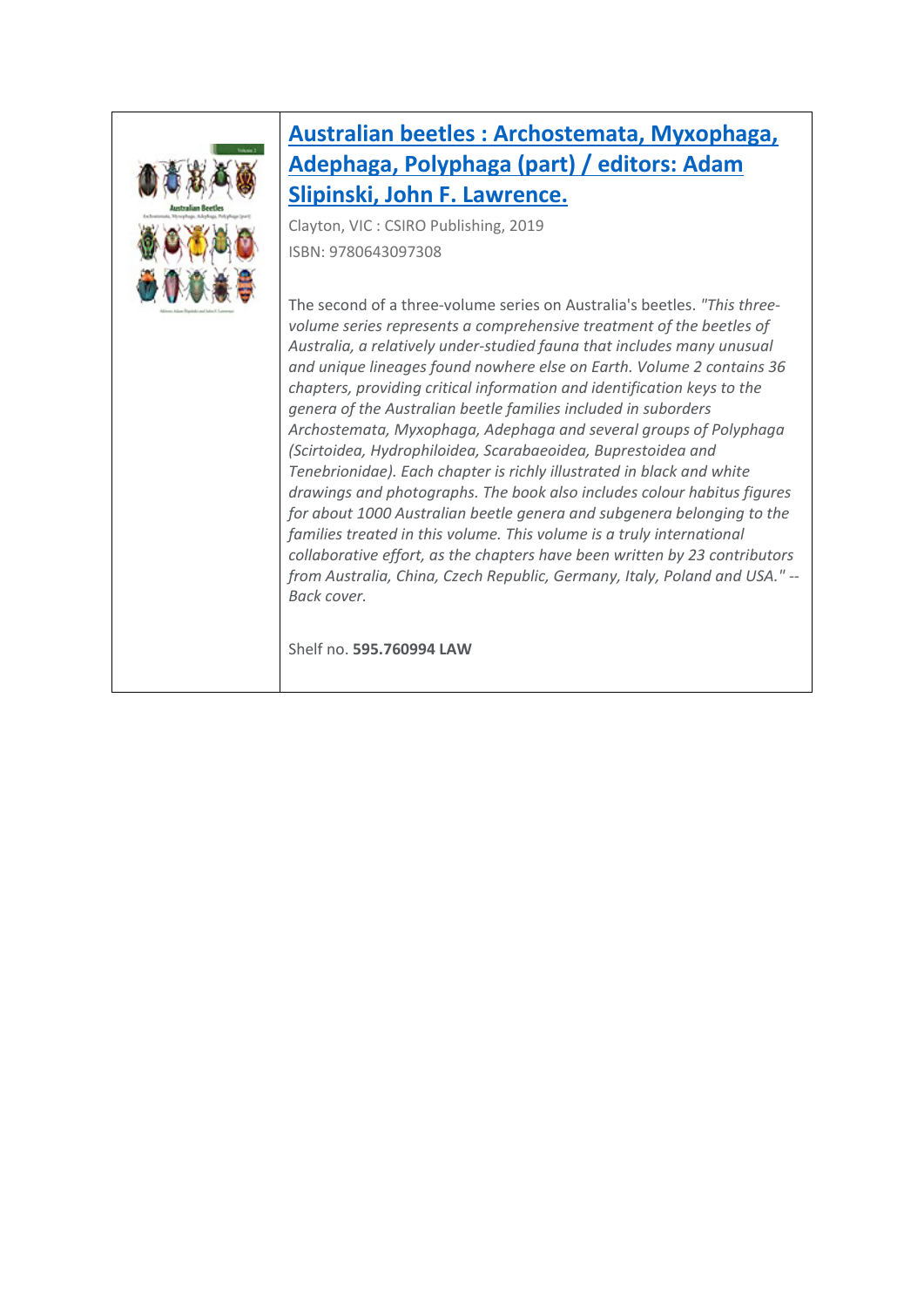## Professor David Lindenmayer 'The Great Forest'

Thursday 26 May 2022, 12.30pm

David will be talking on the biology and ecology of Mountain Ash and Alpine Ash forests and the ANBG Library has several of his books available for loan. I've listed a selection below, but please [send](mailto:anbg.library@awe.gov.au?subject=Lindenmayer%20books)  [me an email](mailto:anbg.library@awe.gov.au?subject=Lindenmayer%20books) or give me a call if you would like a complete list or to borrow any of them.

Visit the [Friends of the ANBG website](https://www.friendsanbg.org.au/node/1618) if you wish to book for the talk [bookings are essential]

-----------------------------------------------------------------

### **1.** *Temperate woodland conservation and management*

 Author(s): Lindenmayer, David B. ; Bennett, Andrew --(Andrew F.) ; Hobbs, Richard J. Published by: CSIRO Publishing, 2010, xii, 386 p. : , 25 cm.

<https://library.awe.gov.au/cgi-bin/koha/opac-detail.pl?biblionumber=32971>

Shelf no.: **577.30994 LIN**

-----------------------------------------------------------------

### **2.** *Forest phoenix : how a great forest recovers after wildfire*

 Author(s): Lindenmayer, David B. Published by: CSIRO Publishing, 2010, xii, 114 p. : , 21 x 26 cm.

<https://library.awe.gov.au/cgi-bin/koha/opac-detail.pl?biblionumber=32972>

Shelf no.: **577.342409945 LIN**

-----------------------------------------------------------------

### *3. Mountain ash : fire, logging and the future of Victoria's giant forests*

 Author(s): Lindenmayer, David B. ; Blair, David P. ; McBurney, Lachlan. ; Banks, Sam C. Published by: CSIRO Publishing, 2015, xxii, 173 pages : , 27 cm.

<https://library.awe.gov.au/cgi-bin/koha/opac-detail.pl?biblionumber=3844>

Shelf no.: **577.309945 LIN**

-----------------------------------------------------------------